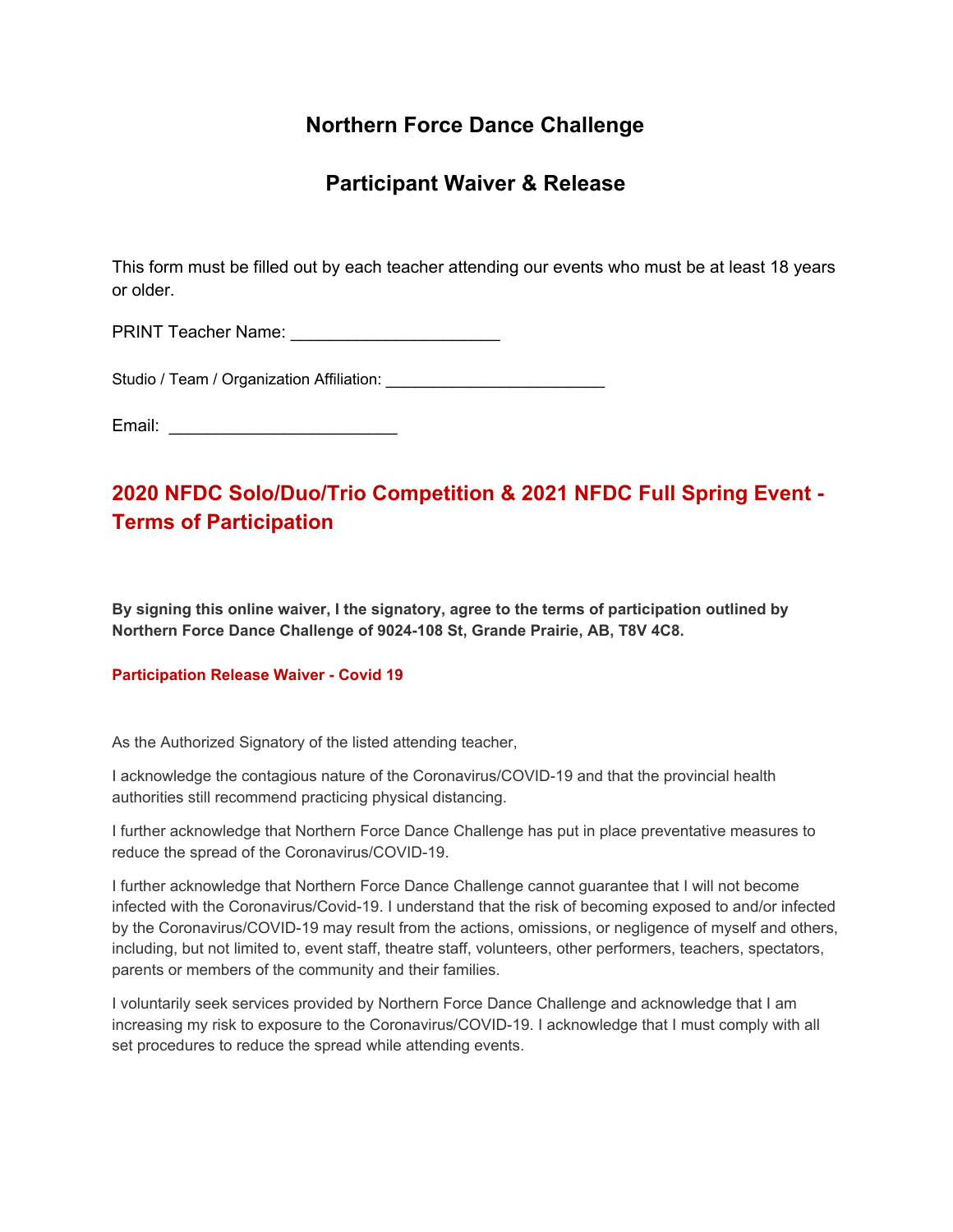I attest that I, the teacher;

\* will NOT attend if I am experiencing any symptom of illness such as cough, shortness of breath or difficulty breathing, fever, chills, repeated shaking with chills, muscle pain, headache, sore throat, or new loss of taste or smell.

\* will NOT attend if I have traveled internationally within 14 days before the event.

\* will NOT attend if have have traveled to a highly impacted area within Canada, the United States of America or abroad 14 days before the event.

\* will NOT attend if I believe I have been exposed to someone with a suspected and/or confirmed case of the Coronavirus/COVID-19.

\* will NOT attend if I have been diagnosed with Coronavirus/Covid-19 and not yet cleared as non-contagious by local doctors and public health authorities.

\* will follow all recommended guidelines as much as possible for limiting my exposure to the Coronavirus/COVID-19.

### **Non-refundable**

\* I understand that entry fees are non-refundable for any reason including injury and without limitation, acts of God, flood, fire, earthquake, explosion, governmental actions, war, invasion or hostilities (whether war is declared or not), terrorist threats or acts, riot, or other civil unrest, national emergency, revolution, insurrection, disease, epidemic, lock-outs, strikes or other labour disputes (whether or not relating to either party's workforce), or restraints or delays affecting carriers or inability or delay in obtaining supplies of adequate or suitable materials, materials or telecommunication breakdown or power outage, and should it make the event impossible or illegal to run on the proposed dates the event will be postponed to a later time when it is deemed safe to render the service and I will receive non-transferable credit (in the studio name) to attend a postponed event for up to one year, such credit will expire in 2022. However, if the October, 2020, NFDC Solo/Duo/Trio event is cancelled due to another Covid-19 lockdown, fees will be refunded in full.

#### **Permission to Publish**

I, the signatory understand that Northern Force Dance Challenge has ownership of materials and Permission to Publish, All digital media, videotape, sound or other audio-visual recordings of Registrants in any way or manner developed, produced or recorded by the Service Provider in connection with the provision of the Services (collectively, the "Materials") will be the property of the Service Provider, its agents, successors, assigns and licensees for use in perpetuity. The use of the Materials will not be restricted in any manner and may be used for promotional purposes including but not limited to, print publishing, website publishing and/or radio/television advertisement without restriction or compensation. Registrants are deemed to have given their permission for the Service Provider and/or their affiliate service providers, permission for any photograph, or video taken of any dancer(s) or teachers to be used for promotional purposes without compensation, including, but not limited to: newspapers, brochures, ads, television, sales, videos, internet and social media including Facebook, Youtube, Twitter, newsletter and any other media.